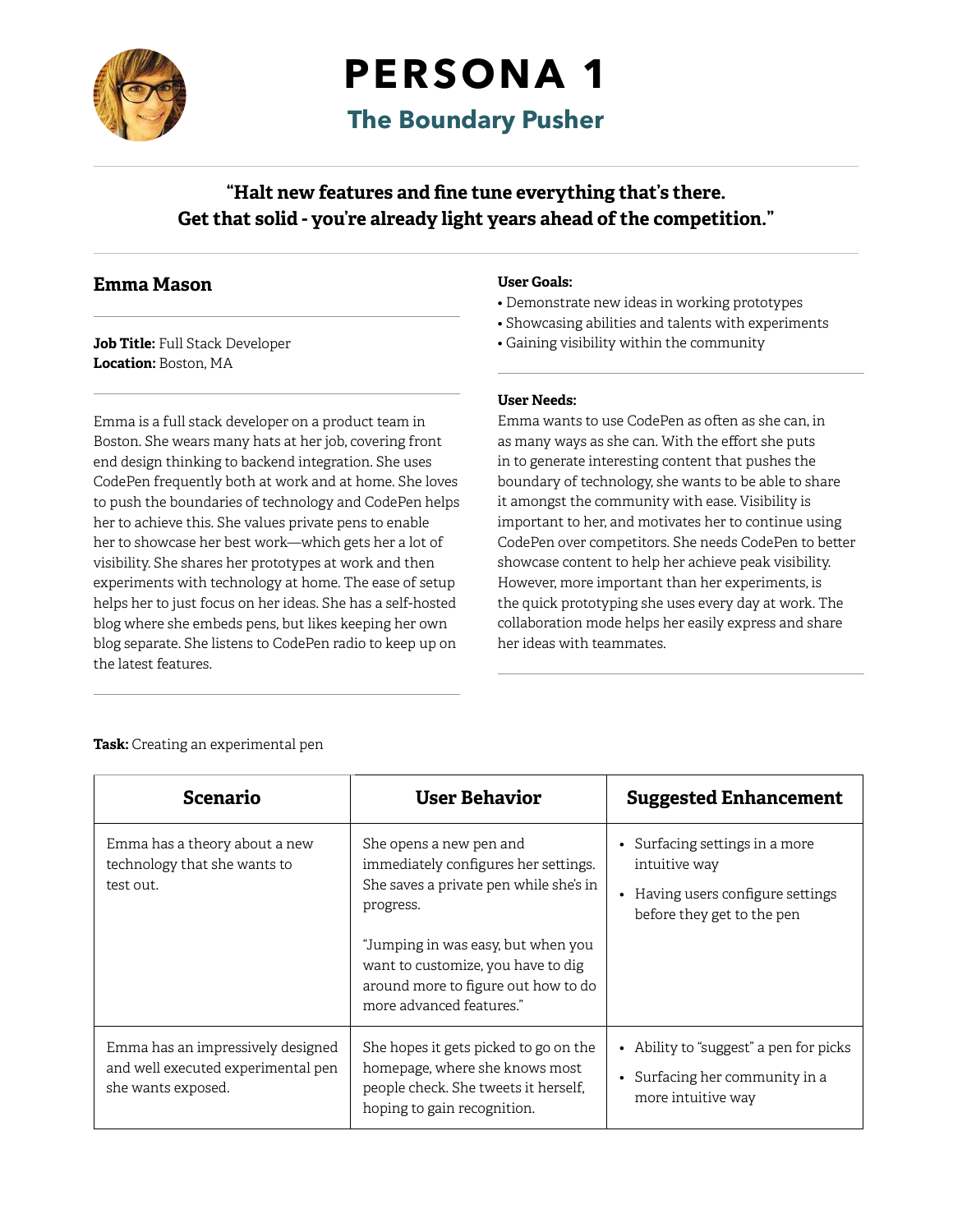

# **PERSONA 2**

**The Connected Helper**

## **"It would be nice if it was more of a social network, rather than just faceless pens."**

### **Trey Watson**

**Job Title:** Freelance developer + college teacher **Location:** Leeds, England

Trey is a freelance developer who also teaches. He's very connected both in his hometown and across the internet. He loves to help people, whether they're students in his classroom or strangers on the internet. He loves being a pro user and uses private pens for client work but doesn't have value in teacher mode currently due to the size of his classroom being 20 students. He likes to quickly mock things up to demonstrate to his students. He actively comments on pens to give feedback, striving to make the web a better place. He loves his client work but uses CodePen as a deliverable tool rather than an experimental playground. He has made many developer friends through CodePen and continues to use it as a networking resource.

#### **User Goals:**

- Share private pens with clients
- Demonstrate an exercise while teaching
- Comment helpful critiques on pens

#### **User Needs:**

Trey needs to be able to demonstrate his lessons and to help answer questions for his students. He also needs a place to connect with his students and allow his students to connect with the rest of the web community. With so many people he is connected to, he would love to be even more involved in what his network is doing whether that's creating a pen, writing a blog post, or interacting amongst each other.

| <b>Scenario</b>                                                                                       | <b>User Behavior</b>                                                                                                                                                                                                                                                         | <b>Suggested Enhancement</b>                                                                                                   |  |
|-------------------------------------------------------------------------------------------------------|------------------------------------------------------------------------------------------------------------------------------------------------------------------------------------------------------------------------------------------------------------------------------|--------------------------------------------------------------------------------------------------------------------------------|--|
| One of Trey's 20 students asks him to<br>explain something                                            | He opens a new pen and demos as he<br>explains, projecting his screen<br>"It would be nice for me to have<br>the possibility to have more users<br>in the professor mode. There's the<br>SuperPro account where I have 100<br>users which is definitely too much<br>for me." | Allowing more than 10 students in<br>$\bullet$<br>professor mode                                                               |  |
| Trey has some 200 pens that he has<br>used in his classes and he wants to<br>update some of his files | He sorts through his long list of<br>assets, trying to search and find<br>which pen connects to which file                                                                                                                                                                   | Better file management<br>$\bullet$<br>Folder structure<br>$\bullet$<br>More organization around ones<br>$\bullet$<br>own pens |  |

#### **Task:** Showing students examples